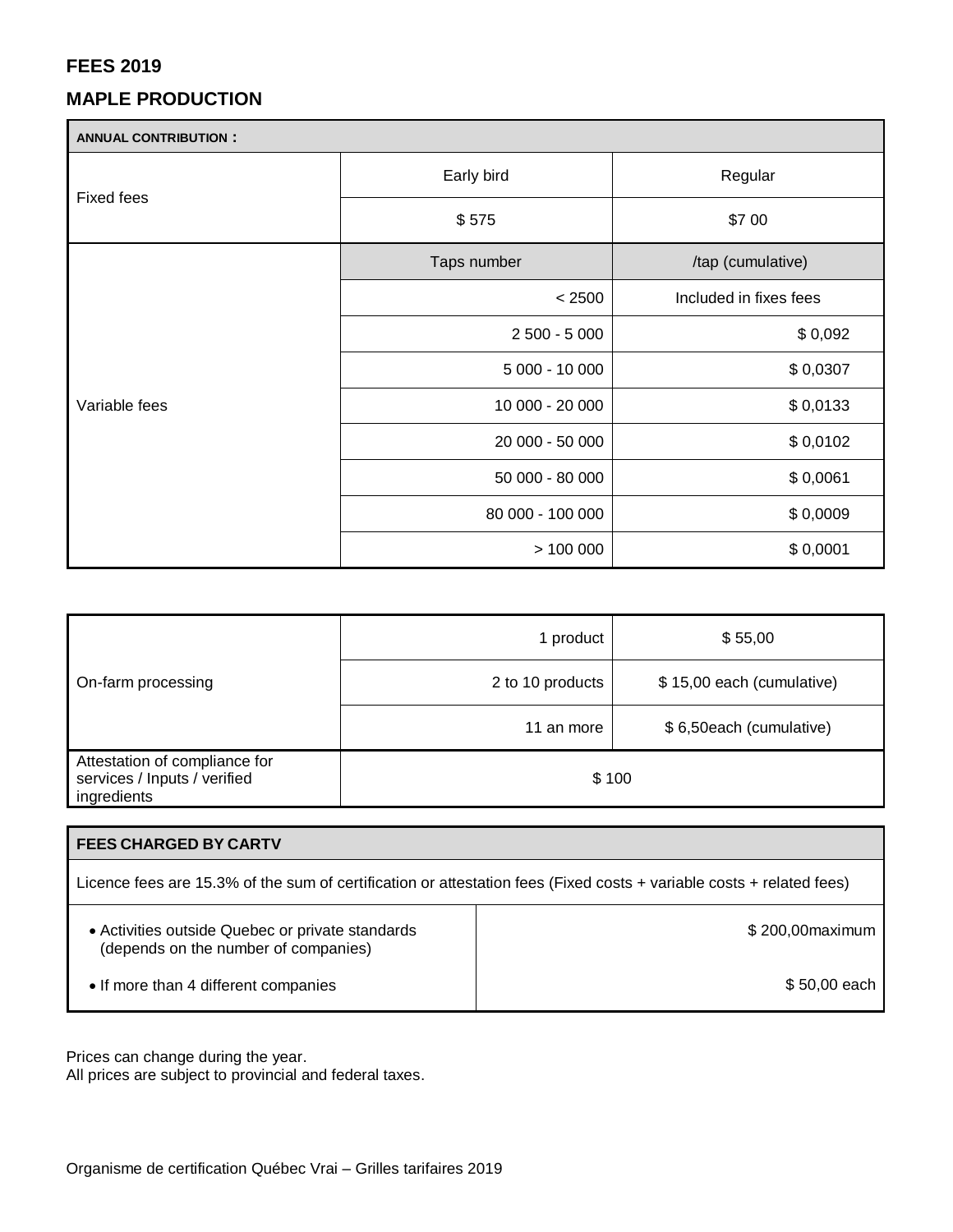## **PRODUCTION**

| <b>COTISATION ANNUELLE</b>                                                   |                                                   |                   |
|------------------------------------------------------------------------------|---------------------------------------------------|-------------------|
| <b>Fixed fees</b>                                                            | Early bird                                        | Regular price     |
|                                                                              | \$673,00                                          | \$798,00          |
|                                                                              | based on total sales of the certified<br>products | for \$1.000 sales |
| Variable Fees                                                                | \$1 000\$ à 75 000                                | \$4,00            |
|                                                                              | \$75 999\$ à \$250 000                            | \$3,00            |
|                                                                              | \$250 999 à \$999 999                             | \$v2,00           |
|                                                                              | \$1M to \$5 M                                     | \$0,20            |
| On-farm processing                                                           | 1 product                                         | \$55,00           |
|                                                                              | 2 to 10 products                                  | \$15,00 each      |
|                                                                              | 11 an more                                        | \$6,50 each       |
| Attestation of compliance for<br>services / Inputs / verified<br>ingredients | \$100,00                                          |                   |
| Supplemental standard (applicable<br>to milk production only)                | <b>USDA-ACIA</b><br>(CAN-USA)                     | \$87,50           |
| Mailing                                                                      | Invoice \$2,00<br>Audit reports \$5,00            |                   |
| Water analysis (Quebec only)                                                 | \$45,00                                           |                   |

| <b>QUEBEC VRAI CONTRIBUTION UNDER LARTV</b>                                                                          |                  |  |
|----------------------------------------------------------------------------------------------------------------------|------------------|--|
| Licence fees are 15.3% of the sum of certification or attestation fees (Fixed costs + variable costs + related fees) |                  |  |
| • Activities outside Quebec or private standards<br>(depends on the number of companies)                             | \$200,00 maximum |  |
| • If more than 4 different companies                                                                                 | \$50,00 each.    |  |

Prices can change during the year.

All prices are subject to provincial and federal taxes.